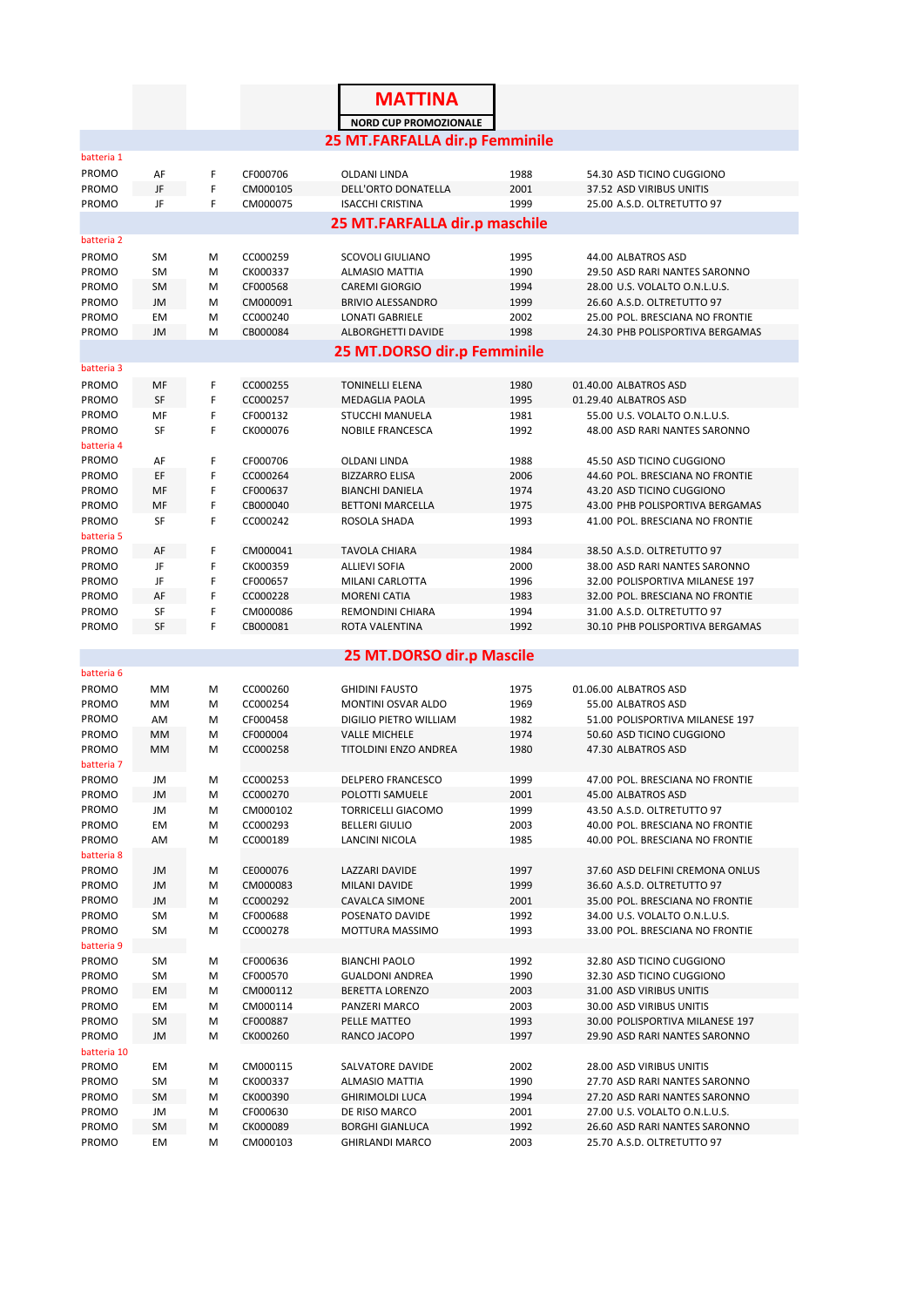|                                     |           |        |                      | 25 MT. RANA dir.p Femminile               |              |                                                             |  |  |  |
|-------------------------------------|-----------|--------|----------------------|-------------------------------------------|--------------|-------------------------------------------------------------|--|--|--|
| batteria 11                         |           |        |                      |                                           |              |                                                             |  |  |  |
| PROMO                               | MF        | F      | CF000637             | <b>BIANCHI DANIELA</b>                    | 1974         | 57.10 ASD TICINO CUGGIONO                                   |  |  |  |
| <b>PROMO</b>                        | AF        | F      | CC000228             | <b>MORENI CATIA</b>                       | 1983         | 35.00 POL. BRESCIANA NO FRONTIE                             |  |  |  |
|                                     |           |        |                      | 25 MT. RANA dir.p Maschile                |              |                                                             |  |  |  |
| batteria 12                         |           |        |                      |                                           |              |                                                             |  |  |  |
| PROMO                               | JM        | M      | CF000725             | <b>CARPITA ANDREA</b>                     | 2000         | 40.00 POLISPORTIVA MILANESE 197                             |  |  |  |
| PROMO                               | JM        | M      | CK000260             | RANCO JACOPO                              | 1997         | 37.90 ASD RARI NANTES SARONNO                               |  |  |  |
| PROMO                               | JM        | M      | CB000076             | <b>CONSONNI LUCA</b>                      | 1997         | 29.70 PHB POLISPORTIVA BERGAMAS                             |  |  |  |
| PROMO<br>PROMO                      | MM<br>SM  | M      | CC000256<br>CF000640 | SALA ENRICO ARTURO<br>D'ANGELO IVAN       | 1976<br>1993 | 36.00 ALBATROS ASD<br>30.00 U.S. VOLALTO O.N.L.U.S.         |  |  |  |
| PROMO                               | <b>SM</b> | M<br>M | CF000636             | <b>BIANCHI PAOLO</b>                      | 1992         | 28.80 ASD TICINO CUGGIONO                                   |  |  |  |
| 25 MT. STILE LIBERO dir.p Femminile |           |        |                      |                                           |              |                                                             |  |  |  |
| batteria 13                         |           |        |                      |                                           |              |                                                             |  |  |  |
| PROMO                               | SF        | F      | CC000257             | <b>MEDAGLIA PAOLA</b>                     | 1995         | 01.05.00 ALBATROS ASD                                       |  |  |  |
| PROMO                               | MF        | F      | CF000132             | <b>STUCCHI MANUELA</b>                    | 1981         | 55.00 U.S. VOLALTO O.N.L.U.S.                               |  |  |  |
| PROMO                               | MF        | F      | CC000255             | <b>TONINELLI ELENA</b>                    | 1980         | 53.00 ALBATROS ASD                                          |  |  |  |
| PROMO                               | AF        | F      | CF000888             | <b>FERRARIO ROBERTA</b>                   | 1985         | 40.00 POLISPORTIVA MILANESE 197                             |  |  |  |
| PROMO<br>batteria 14                | SF        | F      | CK000076             | <b>NOBILE FRANCESCA</b>                   | 1992         | 38.50 ASD RARI NANTES SARONNO                               |  |  |  |
| PROMO                               | EF        | F      | CC000264             | <b>BIZZARRO ELISA</b>                     | 2006         | 38.00 POL. BRESCIANA NO FRONTIE                             |  |  |  |
| PROMO                               | MF        | F      | CB000040             | <b>BETTONI MARCELLA</b>                   | 1975         | 35.60 PHB POLISPORTIVA BERGAMAS                             |  |  |  |
| PROMO                               | SF        | F      | CC000242             | ROSOLA SHADA                              | 1993         | 35.00 POL. BRESCIANA NO FRONTIE                             |  |  |  |
| PROMO                               | SF        | F      | CF000722             | <b>GALLO GIULIA</b>                       | 1992         | 33.00 U.S. VOLALTO O.N.L.U.S.                               |  |  |  |
| PROMO                               | JF        | F      | CK000359             | <b>ALLIEVI SOFIA</b>                      | 2000         | 30.10 ASD RARI NANTES SARONNO                               |  |  |  |
| batteria 15                         |           |        |                      |                                           |              |                                                             |  |  |  |
| PROMO<br>PROMO                      | SF<br>AF  | F<br>F | CF000689             | NASCA SARA                                | 1990<br>1984 | 30.00 U.S. VOLALTO O.N.L.U.S.<br>27.90 A.S.D. OLTRETUTTO 97 |  |  |  |
| PROMO                               | JF        | F      | CM000041<br>CB000078 | <b>TAVOLA CHIARA</b><br><b>ROTA GAIA</b>  | 1996         | 27.70 PHB POLISPORTIVA BERGAMAS                             |  |  |  |
| PROMO                               | SF        | F      | CM000086             | REMONDINI CHIARA                          | 1994         | 27.30 A.S.D. OLTRETUTTO 97                                  |  |  |  |
| PROMO                               | JF        | F      | CM000093             | <b>GUERRERA LISA</b>                      | 1999         | 25.17 A.S.D. OLTRETUTTO 97                                  |  |  |  |
| PROMO                               | JF        | F      | CB000080             | <b>BRIVIO REBECCA</b>                     | 1999         | 20.50 PHB POLISPORTIVA BERGAMAS                             |  |  |  |
|                                     |           |        |                      |                                           |              |                                                             |  |  |  |
| batteria 16                         |           |        |                      | 25 MT. STILE LIBERO dir.p Maschile        |              |                                                             |  |  |  |
| PROMO                               | MM        | M      | CC000260             | <b>GHIDINI FAUSTO</b>                     | 1975         | 48.80 ALBATROS ASD                                          |  |  |  |
| PROMO                               | MM        | M      | CF000004             | <b>VALLE MICHELE</b>                      | 1974         | 40.00 ASD TICINO CUGGIONO                                   |  |  |  |
| PROMO                               | MM        | M      | CC000254             | <b>MONTINI OSVAR ALDO</b>                 | 1969         | 36.00 ALBATROS ASD                                          |  |  |  |
| PROMO                               | EM        | M      | CC000293             | <b>BELLERI GIULIO</b>                     | 2003         | 35.00 POL. BRESCIANA NO FRONTIE                             |  |  |  |
| PROMO                               | AM        | M      | CC000189             | LANCINI NICOLA                            | 1985         | 35.00 POL. BRESCIANA NO FRONTIE                             |  |  |  |
| batteria 17                         |           |        |                      |                                           |              |                                                             |  |  |  |
| PROMO<br>PROMO                      | MM<br>MM  | M<br>M | CC000256<br>CF000202 | SALA ENRICO ARTURO<br><b>TABARO MAURO</b> | 1976<br>1979 | 35.00 ALBATROS ASD<br>33.00 U.S. VOLALTO O.N.L.U.S.         |  |  |  |
| PROMO                               | SM        | M      | CK000089             | <b>BORGHI GIANLUCA</b>                    | 1992         | 32.80 ASD RARI NANTES SARONNO                               |  |  |  |
| PROMO                               | JM        | M      | CM000102             | <b>TORRICELLI GIACOMO</b>                 | 1999         | 30.40 A.S.D. OLTRETUTTO 97                                  |  |  |  |
| PROMO                               | JM        | M      | CC000253             | DELPERO FRANCESCO                         | 1999         | 30.00 POL. BRESCIANA NO FRONTIE                             |  |  |  |
| batteria 18                         |           |        |                      |                                           |              |                                                             |  |  |  |
| PROMO                               | SM        | M      | CM000092             | <b>CORTI MARCO</b>                        | 1994         | 29.50 A.S.D. OLTRETUTTO 97                                  |  |  |  |
| PROMO                               | EM        | M      | CM000112             | <b>BERETTA LORENZO</b>                    | 2003         | 29.00 ASD VIRIBUS UNITIS                                    |  |  |  |
| PROMO<br>PROMO                      | EM        | M      | CM000114<br>CM000083 | PANZERI MARCO                             | 2003<br>1999 | 29.00 ASD VIRIBUS UNITIS<br>28.30 A.S.D. OLTRETUTTO 97      |  |  |  |
| PROMO                               | JM<br>SM  | М<br>М | CC000259             | MILANI DAVIDE<br>SCOVOLI GIULIANO         | 1995         | 28.10 ALBATROS ASD                                          |  |  |  |
| batteria 19                         |           |        |                      |                                           |              |                                                             |  |  |  |
| PROMO                               | SM        | M      | CF000570             | <b>GUALDONI ANDREA</b>                    | 1990         | 26.70 ASD TICINO CUGGIONO                                   |  |  |  |
| PROMO                               | JM        | M      | CC000270             | POLOTTI SAMUELE                           | 2001         | 26.00 ALBATROS ASD                                          |  |  |  |
| PROMO                               | JM        | M      | CC000237             | <b>VENDRAMIN LUCA</b>                     | 1998         | 26.00 POL. BRESCIANA NO FRONTIE                             |  |  |  |
| PROMO                               | JM        | M      | CC000292             | <b>CAVALCA SIMONE</b>                     | 2001         | 25.00 POL. BRESCIANA NO FRONTIE                             |  |  |  |
| PROMO                               | JM        | M      | CF000725             | <b>CARPITA ANDREA</b>                     | 2000         | 25.00 POLISPORTIVA MILANESE 197                             |  |  |  |
| PROMO<br>batteria 20                | SM        | M      | CF000633             | MARRAZZO PIETRO                           | 1991         | 25.00 POLISPORTIVA MILANESE 197                             |  |  |  |
| PROMO                               | EM        | M      | CM000103             | <b>GHIRLANDI MARCO</b>                    | 2003         | 24.90 A.S.D. OLTRETUTTO 97                                  |  |  |  |
| PROMO                               | EМ        | M      | CC000252             | CAVALLERI ANDREA                          | 2006         | 23.20 POL. BRESCIANA NO FRONTIE                             |  |  |  |
| PROMO                               | SM        | M      | CK000390             | <b>GHIRIMOLDI LUCA</b>                    | 1994         | 22.40 ASD RARI NANTES SARONNO                               |  |  |  |
| PROMO                               | SM        | M      | CF000568             | <b>CAREMI GIORGIO</b>                     | 1994         | 22.00 U.S. VOLALTO O.N.L.U.S.                               |  |  |  |
| PROMO                               | SM        | M      | CB000079             | <b>VALENTI MATTEO</b>                     | 1991         | 21.90 PHB POLISPORTIVA BERGAMAS                             |  |  |  |
| PROMO                               | EM        | M      | CM000115             | SALVATORE DAVIDE                          | 2002         | 21.08 ASD VIRIBUS UNITIS                                    |  |  |  |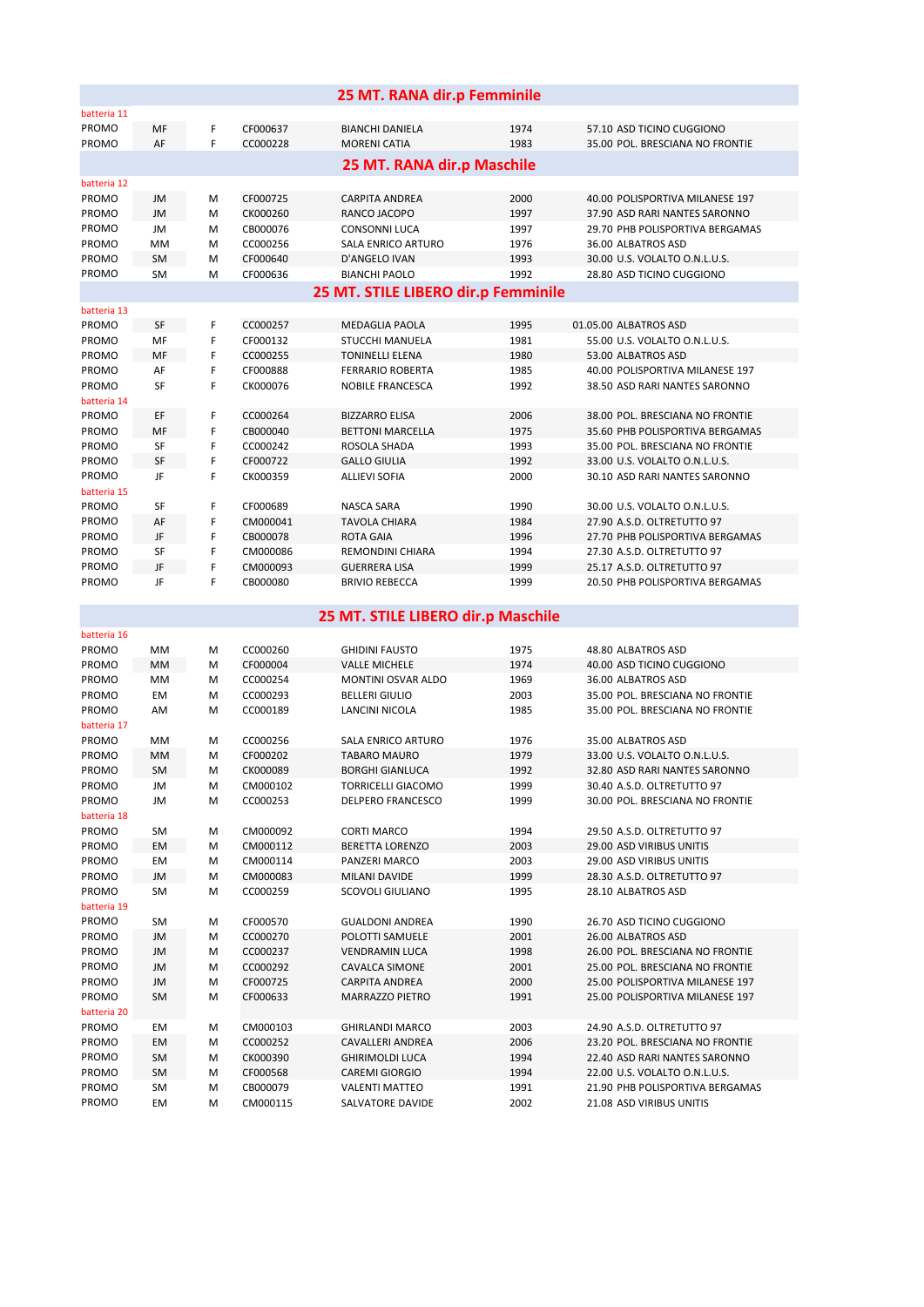|                                |           |        |                      | <b>STAFFETTA 4X25 MISTI FEMMINILE</b>                      |              |                                                                     |  |  |  |
|--------------------------------|-----------|--------|----------------------|------------------------------------------------------------|--------------|---------------------------------------------------------------------|--|--|--|
| batteria 21                    |           |        |                      |                                                            |              |                                                                     |  |  |  |
| PROMO                          | AF        | F      |                      | REMONDINI GUERRERA ISACCHI                                 |              | 02.02.40 A.S.D. OLTRETUTTO 97                                       |  |  |  |
| PROMO                          | AF        | F      |                      | ROTA G. ROTA V. BRIVIO                                     |              | 02.10.00 PHB POLISPORTIVA BERGAMAS                                  |  |  |  |
|                                |           |        |                      | <b>STAFFETTA 4X25 MISTI MASCHILE</b>                       |              |                                                                     |  |  |  |
| batteria 22                    |           |        |                      |                                                            |              |                                                                     |  |  |  |
| <b>PROMO</b>                   | AM        | M      |                      | <b>BORGHI RANCO ALMASIO</b>                                |              | ASD RARI NANTES SARONNO                                             |  |  |  |
| PROMO                          | AM        | M      |                      | TITOLDINI SALA PELLICARDI<br>BIZZARO E. MORENI C. NICOLINI |              | 03.00.00 ALBATROS ASD<br>03.00.00 POL. BRESCIANA NO FRONTIE         |  |  |  |
| PROMO<br>batteria 23           | AM        | M      |                      |                                                            |              |                                                                     |  |  |  |
| PROMO                          | AM        | м      |                      | MOTTURA M. LANCINI N.                                      |              | 02.30.00 POL. BRESCIANA NO FRONTIE                                  |  |  |  |
| PROMO                          | AM        | M      |                      | <b>GHIRLANDI CORTI BRIVIO</b>                              |              | 02.03.10 A.S.D. OLTRETUTTO 97                                       |  |  |  |
| PROMO                          | AM        | M      |                      | POSENATO D'ANGELO DE RISO                                  |              | 02.00.00 U.S. VOLALTO O.N.L.U.S.                                    |  |  |  |
| PROMO                          | AM        | M      |                      | <b>VALENTI CONSONNI</b>                                    |              | 01.43.00 PHB POLISPORTIVA BERGAMAS                                  |  |  |  |
| 50 MT. FARFALLA dir.p Maschile |           |        |                      |                                                            |              |                                                                     |  |  |  |
| batteria 24                    |           |        |                      |                                                            |              |                                                                     |  |  |  |
| PROMO                          | MM        | M      | CC000243             | PELLICARDI PAOLO                                           | 1973         | 01.10.00 ALBATROS ASD                                               |  |  |  |
|                                |           |        |                      | 50 MT. DORSO dir.p FEMMINILE                               |              |                                                                     |  |  |  |
| batteria 25                    |           |        |                      |                                                            |              |                                                                     |  |  |  |
| PROMO                          | JF        | F      | CM000106             | MERAZAOUI LINDA                                            | 2001         | 01.13.60 ASD VIRIBUS UNITIS                                         |  |  |  |
| PROMO                          | JF        | F      | CM000098             | <b>CONTI GIORGIA</b>                                       | 2001         | 01.10.60 ASD VIRIBUS UNITIS                                         |  |  |  |
| PROMO<br>PROMO                 | JF<br>JF  | F<br>F | CM000084<br>CC000239 | SALA LUDOVICA<br>NICOLINI GIULIA                           | 2000<br>2001 | 01.07.40 A.S.D. OLTRETUTTO 97<br>01.01.00 POL. BRESCIANA NO FRONTIE |  |  |  |
| batteria 26                    |           |        |                      |                                                            |              |                                                                     |  |  |  |
| PROMO                          | MF        | F      | CM000001             | ROBBIANI BARBARA                                           | 1969         | 01.35.80 A.S.D. OLTRETUTTO 97                                       |  |  |  |
| PROMO                          | MF        | F      | CM000045             | <b>BERETTA MARTA</b>                                       | 1978         | 01.32.90 A.S.D. OLTRETUTTO 97                                       |  |  |  |
| PROMO                          | JF        | F      | CB000078             | <b>ROTA GAIA</b>                                           | 1996         | 01.13.90 PHB POLISPORTIVA BERGAMAS                                  |  |  |  |
| PROMO                          | JF        | F      | CB000080             | <b>BRIVIO REBECCA</b>                                      | 1999         | 53.69 PHB POLISPORTIVA BERGAMAS                                     |  |  |  |
|                                |           |        |                      | 50 MT. DORSO dir.p MASCHILE                                |              |                                                                     |  |  |  |
| batteria 27                    |           |        |                      |                                                            |              |                                                                     |  |  |  |
| PROMO                          | JM        | м      | CB000085             | <b>CARELLI FRANCESCO</b>                                   | 2000         | 55.00 PHB POLISPORTIVA BERGAMAS                                     |  |  |  |
| PROMO                          | JM        | M      | CE000076             | LAZZARI DAVIDE                                             | 1997         | 01.30.00 ASD DELFINI CREMONA ONLUS                                  |  |  |  |
| PROMO<br>batteria 28           | MM        | M      | CF000381             | <b>BASCHIROTTO GIOVANNI</b>                                | 1981         | 01.15.00 POLISPORTIVA MILANESE 197                                  |  |  |  |
| PROMO                          | <b>SM</b> | M      | CF000688             | POSENATO DAVIDE                                            | 1992         | 01.10.00 U.S. VOLALTO O.N.L.U.S.                                    |  |  |  |
| PROMO                          | JM        | M      | CF000867             | <b>GENTILE DANIELE</b>                                     | 1996         | 01.05.00 POLISPORTIVA MILANESE 197                                  |  |  |  |
| PROMO                          | <b>SM</b> | M      | CB000079             | <b>VALENTI MATTEO</b>                                      | 1991         | 01.04.87 PHB POLISPORTIVA BERGAMAS                                  |  |  |  |
| PROMO                          | JM        | M      | CB000076             | <b>CONSONNI LUCA</b>                                       | 1997         | 01.03.68 PHB POLISPORTIVA BERGAMAS                                  |  |  |  |
|                                |           |        |                      | 50 MT. RANA dir.p FEMMINE                                  |              |                                                                     |  |  |  |
| batteria 29                    |           |        |                      |                                                            |              |                                                                     |  |  |  |
| PROMO                          | SF        | F      | CF000722             | GALLO GIULIA                                               | 1992         | 01.20.00 U.S. VOLALTO O.N.L.U.S.                                    |  |  |  |
| PROMO                          | JF        | F      | CM000106             | MERAZAOUI LINDA                                            | 2001         | 01.13.76 ASD VIRIBUS UNITIS                                         |  |  |  |
| PROMO                          | JF        | F      | CM000093             | <b>GUERRERA LISA</b>                                       | 1999         | 01.05.80 A.S.D. OLTRETUTTO 97                                       |  |  |  |
| PROMO                          | JF        | F      | CM000098             | <b>CONTI GIORGIA</b>                                       | 2001         | 59.77 ASD VIRIBUS UNITIS                                            |  |  |  |
|                                |           |        |                      | 50 MT. STILE LIBERO dir.p FEMMINILE                        |              |                                                                     |  |  |  |
| batteria 30                    |           |        |                      |                                                            |              | 55.70 PHB POLISPORTIVA BERGAMAS                                     |  |  |  |
| PROMO<br>PROMO                 | SF<br>JF  | F<br>F | CB000081<br>CC000239 | ROTA VALENTINA<br>NICOLINI GIULIA                          | 1992<br>2001 | 55.00 POL. BRESCIANA NO FRONTIE                                     |  |  |  |
| PROMO                          | JF        | F      | CM000075             | <b>ISACCHI CRISTINA</b>                                    | 1999         | 54.60 A.S.D. OLTRETUTTO 97                                          |  |  |  |
| PROMO                          | JF        | F      | CM000084             | <b>SALA LUDOVICA</b>                                       | 2000         | 54.21 A.S.D. OLTRETUTTO 97                                          |  |  |  |
| PROMO                          | AF        | F      | CF000888             | FERRARIO ROBERTA                                           | 1985         | 01.40.00 POLISPORTIVA MILANESE 197                                  |  |  |  |
| batteria 31                    |           |        |                      |                                                            |              |                                                                     |  |  |  |
| PROMO                          | MF        | F      | CM000045             | BERETTA MARTA                                              | 1978         | 01.20.20 A.S.D. OLTRETUTTO 97                                       |  |  |  |
| PROMO                          | MF        | F      | CM000001             | ROBBIANI BARBARA                                           | 1969         | 01.19.60 A.S.D. OLTRETUTTO 97                                       |  |  |  |
| PROMO                          | JF        | F      | CF000657             | MILANI CARLOTTA                                            | 1996         | 01.08.00 POLISPORTIVA MILANESE 197                                  |  |  |  |
| PROMO<br>PROMO                 | SF<br>JF  | F<br>F | CF000689<br>CM000105 | NASCA SARA<br>DELL'ORTO DONATELLA                          | 1990<br>2001 | 01.05.00 U.S. VOLALTO O.N.L.U.S.<br>01.03.21 ASD VIRIBUS UNITIS     |  |  |  |
|                                |           |        |                      |                                                            |              |                                                                     |  |  |  |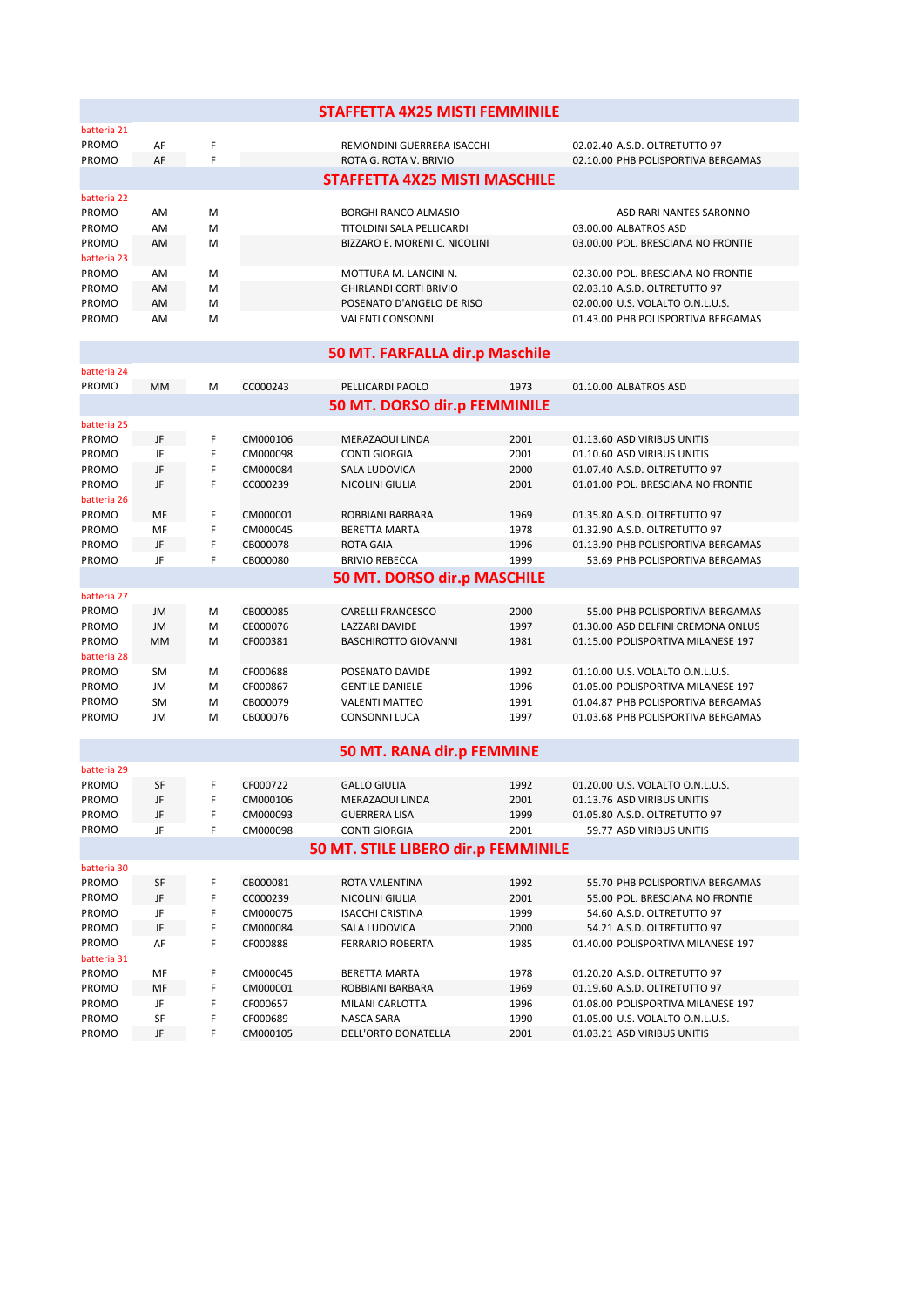| 50 MT. STILE LIBERO dir.p Maschile |           |   |          |                             |      |                                    |  |  |  |
|------------------------------------|-----------|---|----------|-----------------------------|------|------------------------------------|--|--|--|
| batteria 32                        |           |   |          |                             |      |                                    |  |  |  |
| <b>PROMO</b>                       | <b>SM</b> | M | CF000633 | MARRAZZO PIETRO             | 1991 | 01.25.00 POLISPORTIVA MILANESE 197 |  |  |  |
| PROMO                              | AM        | M | CF000458 | DIGILIO PIETRO WILLIAM      | 1982 | 01.25.00 POLISPORTIVA MILANESE 197 |  |  |  |
| PROMO                              | <b>MM</b> | M | CF000202 | <b>TABARO MAURO</b>         | 1979 | 01.12.00 U.S. VOLALTO O.N.L.U.S.   |  |  |  |
| PROMO                              | <b>MM</b> | M | CF000381 | <b>BASCHIROTTO GIOVANNI</b> | 1981 | 01.10.00 POLISPORTIVA MILANESE 197 |  |  |  |
| <b>PROMO</b>                       | <b>EM</b> | M | CC000252 | <b>CAVALLERI ANDREA</b>     | 2006 | 01.00.00 POL. BRESCIANA NO FRONTIE |  |  |  |
| batteria 33                        |           |   |          |                             |      |                                    |  |  |  |
| PROMO                              | <b>SM</b> | M | CM000092 | <b>CORTI MARCO</b>          | 1994 | 59.34 A.S.D. OLTRETUTTO 97         |  |  |  |
| <b>PROMO</b>                       | JM        | M | CC000237 | <b>VENDRAMIN LUCA</b>       | 1998 | 58.00 POL. BRESCIANA NO FRONTIE    |  |  |  |
| PROMO                              | JM        | M | CF000867 | <b>GENTILE DANIELE</b>      | 1996 | 55.00 POLISPORTIVA MILANESE 197    |  |  |  |
| PROMO                              | <b>SM</b> | M | CF000640 | D'ANGELO IVAN               | 1993 | 52.00 U.S. VOLALTO O.N.L.U.S.      |  |  |  |
| PROMO                              | <b>EM</b> | M | CC000240 | <b>LONATI GABRIELE</b>      | 2002 | 50.00 POL. BRESCIANA NO FRONTIE    |  |  |  |
| <b>PROMO</b>                       | JM        | M | CF000630 | DE RISO MARCO               | 2001 | 50.00 U.S. VOLALTO O.N.L.U.S.      |  |  |  |
| batteria 34                        |           |   |          |                             |      |                                    |  |  |  |
| PROMO                              | <b>SM</b> | M | CC000278 | <b>MOTTURA MASSIMO</b>      | 1993 | 50.00 POL. BRESCIANA NO FRONTIE    |  |  |  |
| PROMO                              | <b>SM</b> | M | CF000887 | PELLE MATTEO                | 1993 | 50.00 POLISPORTIVA MILANESE 197    |  |  |  |
| PROMO                              | <b>MM</b> | M | CC000243 | PELLICARDI PAOLO            | 1973 | 49.50 ALBATROS ASD                 |  |  |  |
| PROMO                              | JM        | M | CM000091 | <b>BRIVIO ALESSANDRO</b>    | 1999 | 47.60 A.S.D. OLTRETUTTO 97         |  |  |  |
| <b>PROMO</b>                       | JM        | M | CB000085 | CARELLI FRANCESCO           | 2000 | 44.60 PHB POLISPORTIVA BERGAMAS    |  |  |  |
| <b>PROMO</b>                       | JM        | M | CB000084 | ALBORGHETTI DAVIDE          | 1998 | 35.40 PHB POLISPORTIVA BERGAMAS    |  |  |  |

|           |   | STAFFETTA 4X25 STILE LIBERO FEMMINILE |                                      |
|-----------|---|---------------------------------------|--------------------------------------|
|           |   |                                       |                                      |
| AF        | F | <b>BIZZARO E. ROSOLA S. MORENI</b>    | 02.10.00 POL. BRESCIANA NO FRONTIE   |
| AF        | F | <b>ISACCHI TAVOLA ROBBIANI</b>        | 02.05.20 A.S.D. OLTRETUTTO 97        |
| <b>AF</b> | F | <b>ROTA V. BETTONI ROTA G.</b>        | 01.52.00 PHB POLISPORTIVA BERGAMAS   |
|           |   |                                       |                                      |
|           |   |                                       |                                      |
|           |   |                                       |                                      |
| AM        | M | <b>BORGHI ALMASIO RANCO</b>           | ASD RARI NANTES SARONNO              |
| <b>AM</b> | M | <b>PELLICARDI SCOVOLI SALA</b>        | 02.30.00 ALBATROS ASD                |
| AM        | M | MILANI FERRARIO MARRAZZO DI           | 02.30.00 POLISPORTIVA MILANESE 197   |
| AM        | M | VENDRAMIN L. BELLERI G.               | 02.00.00 POL. BRESCIANA NO FRONTIE   |
|           |   |                                       |                                      |
| AM        | M | <b>CARPITA GENTILE PELLE</b>          | 01.48.00 POLISPORTIVA MILANESE 197   |
| AM        | M | <b>BRIVIO TORRICELLI MILANI</b>       | 01.47.50 A.S.D. OLTRETUTTO 97        |
| AM        | M | POSENATO D'ANGELO DE RISO             | 01.40.00 U.S. VOLALTO O.N.L.U.S.     |
| AM        | M | <b>CONSONNI ALBORGHETTI</b>           | 01.21.00 PHB POLISPORTIVA BERGAMAS   |
| AM        | M | CAVALLERI A. LONATI G.                | 03.45.00 POL. BRESCIANA NO FRONTIE   |
|           |   |                                       |                                      |
|           |   |                                       | STAFFETTA 4X25 STILE LIBERO MASCHILE |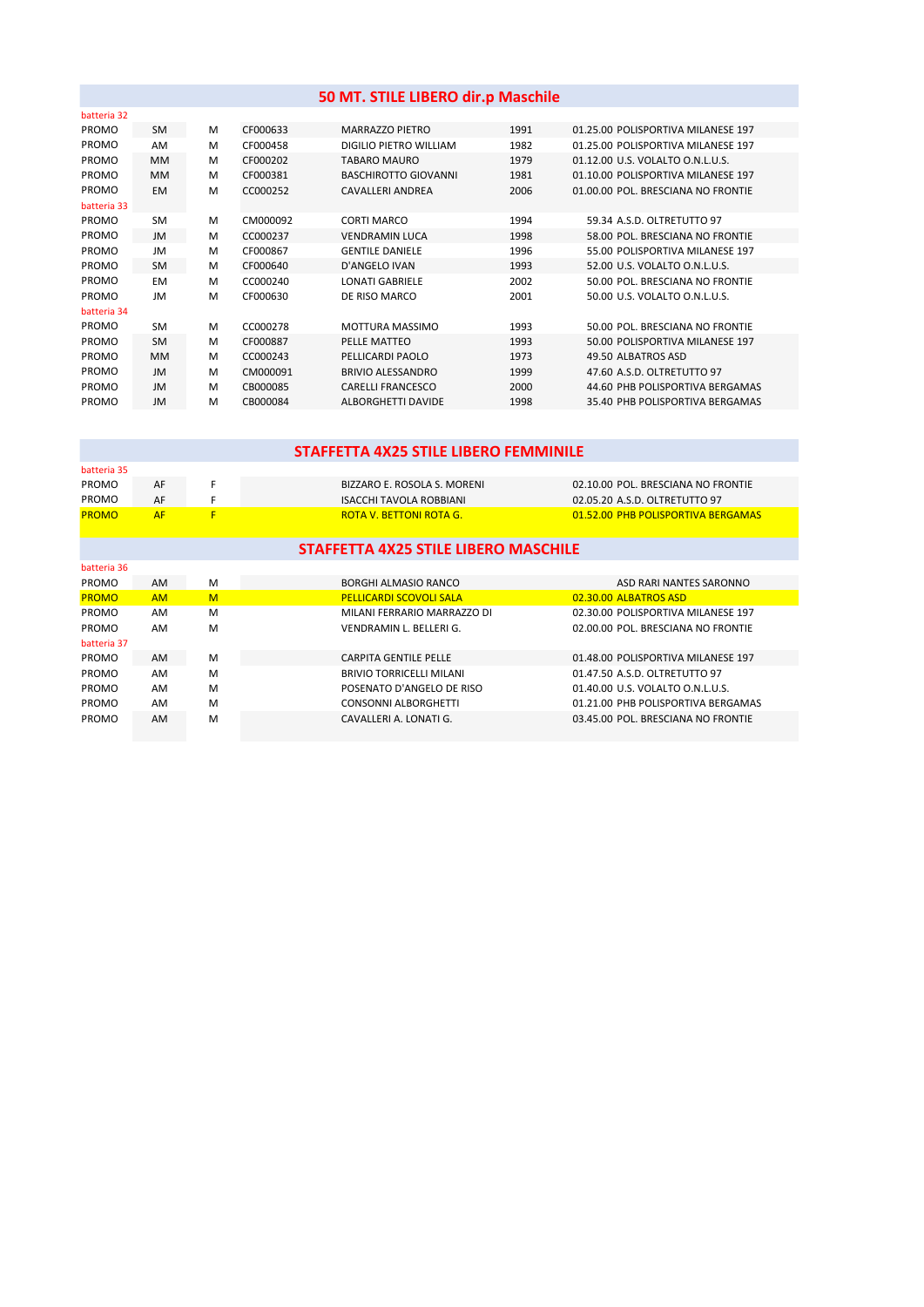|                                    |                        |        |                      |  | <b>POMERIGGIO</b>                                                 |              |  |                                                                        |  |
|------------------------------------|------------------------|--------|----------------------|--|-------------------------------------------------------------------|--------------|--|------------------------------------------------------------------------|--|
|                                    |                        |        |                      |  | <b>NORD CUP AGONISTI</b>                                          |              |  |                                                                        |  |
|                                    |                        |        |                      |  | <b>50 MT.FARFALLA DIR.A FEMMINILE</b>                             |              |  |                                                                        |  |
| batteria 38                        |                        |        |                      |  |                                                                   |              |  |                                                                        |  |
| C <sub>21</sub>                    | <b>SF</b>              | F      | CN000008             |  | <b>MAGGIONI BENEDETTA</b><br><b>50 MT.FARFALLA DIR.A MASCHILE</b> | 1994         |  | 01.08.00 U.S. VOLALTO O.N.L.U.S.                                       |  |
| batteria 39                        |                        |        |                      |  |                                                                   |              |  |                                                                        |  |
| C <sub>21</sub>                    | AM                     | М      | CF000672             |  | BELLINVIA ALESSANDRO GIUS                                         | 1983         |  | 01.05.00 U.S. VOLALTO O.N.L.U.S.                                       |  |
| C <sub>21</sub>                    | AM                     | M      | CF000530             |  | <b>RIPPA ANDREA</b>                                               | 1982         |  | 55.00 U.S. VOLALTO O.N.L.U.S.                                          |  |
| C <sub>21</sub><br>C <sub>21</sub> | SM<br>MM               | M<br>м | CK000281<br>CC000180 |  | DE LUCA LUIGI<br><b>MUSCIO GIORGIO</b>                            | 1994<br>1971 |  | 52.90 ASD RARI NANTES SARONNO<br>52.28 POL. BRESCIANA NO FRONTIE       |  |
| S14                                | AM                     | M      | CK000200             |  | <b>TOLMI FEDERICO</b>                                             | 1987         |  | 45.12 VHARESE - ASS. POL. DIL.                                         |  |
| S <sub>14</sub>                    | JM                     | M      | CN000011             |  | <b>CALABRIA ALESSIO</b>                                           | 1997         |  | 43.00 POLISPORTIVA MILANESE 197                                        |  |
| <b>50 MT.DORSO DIR.A FEMMINILE</b> |                        |        |                      |  |                                                                   |              |  |                                                                        |  |
| batteria 40                        |                        |        |                      |  |                                                                   |              |  |                                                                        |  |
| C <sub>21</sub><br>C <sub>21</sub> | AF<br>AF               | F<br>F | CF000012<br>CC000142 |  | <b>BERETTA SABRINA</b><br>PIATTI PAOLA                            | 1983<br>1983 |  | 01.05.00 U.S. VOLALTO O.N.L.U.S.<br>01.04.70 POL. BRESCIANA NO FRONTIE |  |
| C <sub>21</sub>                    | SF                     | F      | CK000284             |  | LA MURA VALERIA                                                   | 1993         |  | 01.01.93 ASD RARI NANTES SARONNO                                       |  |
| C <sub>21</sub>                    | AF                     | F      | CC000279             |  | <b>SCIANGUETTA CARMEN</b>                                         | 1990         |  | 01.00.00 POL. BRESCIANA NO FRONTIE                                     |  |
| C <sub>21</sub>                    | AF                     | F      | CF000107             |  | <b>ORSI FRANCESCA</b>                                             | 1989         |  | 58.78 ASD NUOTO CLUB SEREGNO                                           |  |
| batteria 41<br>S14                 | AF                     | F      | CD000026             |  | <b>COLOMBO SERENA</b>                                             | 1986         |  | 01.02.00 OSHA ASP A.S.D. - COMO                                        |  |
| S <sub>14</sub>                    | JF                     | F      | CD000222             |  | MINGIONE MARIAENZA                                                | 1996         |  | 01.01.00 OSHA ASP A.S.D. - COMO                                        |  |
| S14                                | JF                     | F      | CK000391             |  | ANDREOTTI ALESSIA FRNACES                                         | 1997         |  | 59.00 VHARESE - ASS. POL. DIL.                                         |  |
| S <sub>14</sub>                    | AF                     | F      | CF000495             |  | LODIGIANI CLARA                                                   | 1987         |  | 58.00 POLISPORTIVA MILANESE 197                                        |  |
| S14                                | EF                     | F      | CF000889             |  | <b>SICILIANO LORENA</b>                                           | 2002         |  | 49.00 POLISPORTIVA MILANESE 197                                        |  |
| S <sub>14</sub>                    | JF                     | F      | CF000886             |  | <b>CASTOLDI ARIANNA</b><br><b>50 MT.DORSO DIR.A MASCHILE</b>      | 2000         |  | 49.00 POLISPORTIVA MILANESE 197                                        |  |
| batteria 42                        |                        |        |                      |  |                                                                   |              |  |                                                                        |  |
| C <sub>21</sub>                    | <b>SM</b>              | M      | GF000042             |  | <b>MARANGON NICHOLAS</b>                                          | 1995         |  | 52.00 ASD DELFINI CREMONA ONLUS                                        |  |
| C <sub>21</sub>                    | <b>MM</b>              | M      | CF000492             |  | LAZZARI TIZIANO                                                   | 1980         |  | 52.00 U.S. VOLALTO O.N.L.U.S.                                          |  |
| C <sub>21</sub>                    | AM                     | М      | CF000440             |  | <b>BRUNETTI CLAUDIO</b>                                           | 1988         |  | 50.00 POLISPORTIVA MILANESE 197                                        |  |
| C <sub>21</sub>                    | AM                     | M      | CC000272             |  | <b>BOTTA MATTIA</b>                                               | 1991         |  | 47.87 POL. BRESCIANA NO FRONTIE                                        |  |
| C <sub>21</sub><br>batteria 43     | <b>SM</b>              | М      | CB000075             |  | <b>VALOTI ANDREA</b>                                              | 1999         |  | 47.00 PHB POLISPORTIVA BERGAMAS                                        |  |
| C <sub>21</sub>                    | <b>MM</b>              | M      | CF000257             |  | <b>CERRI ROBERTO</b>                                              | 1975         |  | 01.15.00 POLISPORTIVA MILANESE 197                                     |  |
| C <sub>21</sub>                    | AM                     | М      | CD000043             |  | MICHELETTI MATTIA                                                 | 1990         |  | 01.10.00 OSHA ASP A.S.D. - COMO                                        |  |
| C <sub>21</sub>                    | JM                     | м      | CE000042             |  | <b>AZZONI LUCA</b>                                                | 2003         |  | 01.05.00 ASD DELFINI CREMONA ONLUS                                     |  |
| C <sub>21</sub><br>C <sub>21</sub> | <b>SM</b><br><b>SM</b> | M<br>M | CD000131<br>CB000039 |  | DI SILVERIO MARCO<br>PICCININI FRANCESCO                          | 1997<br>1995 |  | 43.00 OSHA ASP A.S.D. - COMO<br>42.78 PHB POLISPORTIVA BERGAMAS        |  |
| batteria 44                        |                        |        |                      |  |                                                                   |              |  |                                                                        |  |
| S14                                | MM                     | M      | CC000131             |  | ANDREIS MICHELE                                                   | 1975         |  | 56.10 POL. BRESCIANA NO FRONTIE                                        |  |
| S14                                | JM                     | м      | CK000351             |  | <b>GIOGA LUCA</b>                                                 | 1996         |  | 50.25 VHARESE - ASS. POL. DIL.                                         |  |
| S14                                | JM                     | M      | CK000441             |  | LUPO SAMUELE PIO                                                  | 2001         |  | 45.21 VHARESE - ASS. POL. DIL.                                         |  |
| batteria 45<br>S14                 | <b>SM</b>              | M      | CE000016             |  | <b>GANDOLFI ANDREA</b>                                            | 1990         |  | 01.23.19 ASD DELFINI CREMONA ONLUS                                     |  |
| S14                                | JM                     | М      | CE000079             |  | <b>BOSELLI SAMUELE</b>                                            | 2000         |  | 01.07.00 ASD DELFINI CREMONA ONLUS                                     |  |
| S14                                | MM                     | М      | CD000100             |  | JERMI MASSIMILIANO                                                | 1968         |  | 01.05.50 OSHA ASP A.S.D. - COMO                                        |  |
| S14                                | <b>SM</b>              | M      | CK000387             |  | PAGANI DAVIDE                                                     | 1994         |  | 01.03.06 ASD RARI NANTES SARONNO                                       |  |
|                                    |                        |        |                      |  | <b>50 MT.RANA DIR.A FEMMINILE</b>                                 |              |  |                                                                        |  |
| batteria 46<br>C <sub>21</sub>     | SF                     | F      | CD000098             |  | DE DOMINICIS SABRINA                                              | 1992         |  | 01.06.00 OSHA ASP A.S.D. - COMO                                        |  |
| C <sub>21</sub>                    | AF                     | F      | CB000042             |  | ZANCHI BARBARA                                                    | 1983         |  | 01.01.30 PHB POLISPORTIVA BERGAMAS                                     |  |
| C <sub>21</sub>                    | AF                     | F      | CB000014             |  | <b>CAPELLI FEDERICA</b>                                           | 1989         |  | 58.28 PHB POLISPORTIVA BERGAMAS                                        |  |
| S14                                | JF                     | F      | CD000209             |  | EL MAHRI AMAL                                                     | 1999         |  | 56.00 OSHA ASP A.S.D. - COMO                                           |  |
|                                    |                        |        |                      |  | <b>50 MT.RANA DIR.A MASCHILA</b>                                  |              |  |                                                                        |  |
| batteria 47                        |                        |        | CC000244             |  |                                                                   |              |  |                                                                        |  |
| C <sub>21</sub><br>C <sub>21</sub> | JM<br>МM               | М<br>М | CF000147             |  | RAMPONI PAOLO<br>PARIGI MATTEO                                    | 2004<br>1981 |  | 01.07.50 POL. BRESCIANA NO FRONTIE<br>01.07.00 U.S. VOLALTO O.N.L.U.S. |  |
| C21                                | AM                     | М      | CK000235             |  | <b>BREDA SIMONE</b>                                               | 1991         |  | 01.03.41 VHARESE - ASS. POL. DIL.                                      |  |
| batteria 48                        |                        |        |                      |  |                                                                   |              |  |                                                                        |  |
| C <sub>21</sub>                    | <b>MM</b>              | M      | CF000687             |  | <b>BRAMBILLA MASSIMILIANO</b>                                     | 1976         |  | 01.02.90 ASD NUOTO CLUB SEREGNO                                        |  |
| C <sub>21</sub><br>C <sub>21</sub> | AM<br>AM               | M<br>M | CD000132<br>CF000274 |  | LATORRATA ANDREA<br><b>BAGALA' ALBERTO</b>                        | 1989<br>1984 |  | 01.01.00 OSHA ASP A.S.D. - COMO<br>01.00.00 U.S. VOLALTO O.N.L.U.S.    |  |
| C21                                | SM                     | M      | CB000036             |  | <b>TASSETTI ANDREA</b>                                            | 1994         |  | 48.50 PHB POLISPORTIVA BERGAMAS                                        |  |
| batteria 49                        |                        |        |                      |  |                                                                   |              |  |                                                                        |  |
| S14                                | AM                     | М      | CF000016             |  | MENEGHIN MASSIMO                                                  | 1982         |  | 55.00 U.S. VOLALTO O.N.L.U.S.                                          |  |
| S14                                | МM                     | М      | CB000037             |  | <b>TERZI FRANCESCO</b>                                            | 1976         |  | 52.50 PHB POLISPORTIVA BERGAMAS                                        |  |
| S14<br>S14                         | SM<br>JM               | M<br>М | CM000054<br>CK000393 |  | <b>BOSCHETTO ANDREA</b><br><b>CURTO DANIELE</b>                   | 1993<br>2000 |  | 45.00 U.S. VOLALTO O.N.L.U.S.<br>43.32 VHARESE - ASS. POL. DIL.        |  |
| S14                                | JM                     | М      | CD000191             |  | <b>MELONI EMANUELE</b>                                            | 1999         |  | 41.80 ASD BRIANTEA84                                                   |  |
|                                    |                        |        |                      |  |                                                                   |              |  |                                                                        |  |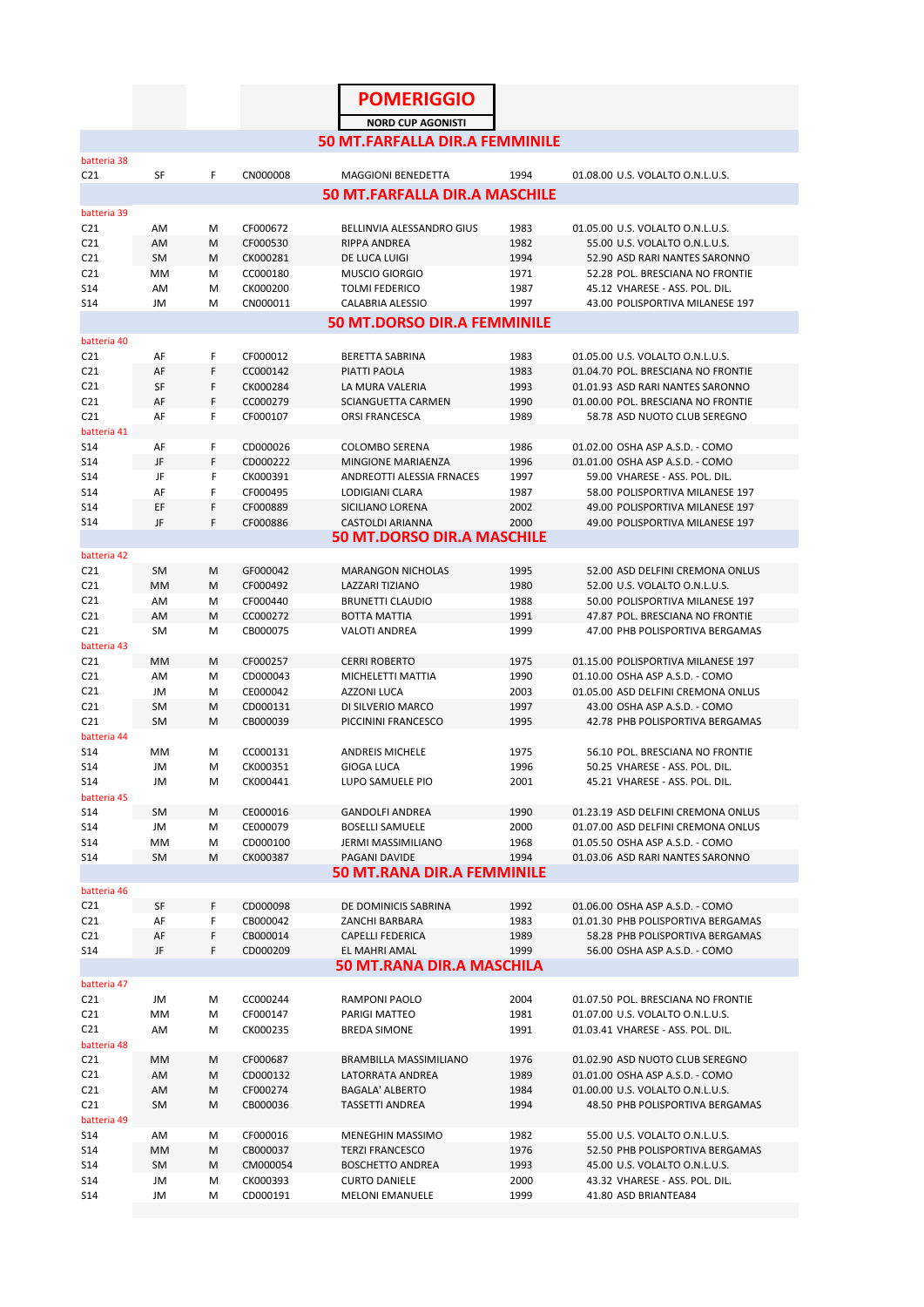|                    |                 |        |                      | 50 MT. STILE LIBERO DIR.A FEMMINILE                        |              |                                                                        |
|--------------------|-----------------|--------|----------------------|------------------------------------------------------------|--------------|------------------------------------------------------------------------|
| batteria 50        |                 |        |                      |                                                            |              |                                                                        |
| C21                | SF              | F      | CK000284             | LA MURA VALERIA                                            | 1993         | 01.05.90 ASD RARI NANTES SARONNO                                       |
| C21                | AF              | F      | CF000275             | PEDRARCHETTI ANNA RITA                                     | 1983         | 01.03.00 U.S. VOLALTO O.N.L.U.S.                                       |
| C21                | AF              | F      | CF000012             | BERETTA SABRINA                                            | 1983         | 01.00.00 U.S. VOLALTO O.N.L.U.S.                                       |
| C21                | AF              | F      | CF000266             | POZZI ELISA                                                | 1985         | 01.00.00 U.S. VOLALTO O.N.L.U.S.                                       |
| C <sub>21</sub>    | AF              | F      | CB000045             | <b>MUFTAH NADIA</b>                                        | 1985         | 57.70 PHB POLISPORTIVA BERGAMAS                                        |
| C21                | AF              | F      | CC000142             | PIATTI PAOLA                                               | 1983         | 55.00 POL. BRESCIANA NO FRONTIE                                        |
| batteria 51<br>C21 | AF              | F      | CC000279             | <b>SCIANGUETTA CARMEN</b>                                  | 1990         | 55.00 POL. BRESCIANA NO FRONTIE                                        |
| C21                | SF              | F      | CD000022             | <b>BRIOSCHI CLELIA</b>                                     | 1993         | 52.50 ASD BRIANTEA84                                                   |
| C21                | SF              | F      | CB000077             | <b>CHIGIONI MARIA</b>                                      | 1997         | 47.30 PHB POLISPORTIVA BERGAMAS                                        |
| C21                | AF              | F      | CC000079             | <b>TOSONI ELISA</b>                                        | 1985         | 45.80 POL. BRESCIANA NO FRONTIE                                        |
| C21                | JF              | F      | CB000074             | <b>CHIAPPA SABRINA</b>                                     | 2000         | 40.24 PHB POLISPORTIVA BERGAMAS                                        |
| C21                | <b>SF</b>       | F      | CE000010             | <b>BRESCIANI MARIA</b>                                     | 1995         | 38.31 ASD DELFINI CREMONA ONLUS                                        |
| batteria 52        |                 |        |                      |                                                            |              |                                                                        |
| S14                | MF              | F      | CB000026             | <b>GIBELLINI MICHELA</b>                                   | 1980         | 55.00 PHB POLISPORTIVA BERGAMAS                                        |
| S14                | JF              | F<br>F | CK000391             | ANDREOTTI ALESSIA FRNACES                                  | 1997         | 51.23 VHARESE - ASS. POL. DIL.                                         |
| S14<br>S14         | SF<br>SF        | F      | CK000266<br>CL000043 | PERIFANO CINZIA<br><b>COLOMBI GIULIA</b>                   | 1993<br>1994 | 46.42 VHARESE - ASS. POL. DIL.<br>46.00 POLISPORTIVA MILANESE 197      |
| S14                | JF              | F      | CC000271             | <b>MORI ELENA</b>                                          | 1996         | 44.40 POL. BRESCIANA NO FRONTIE                                        |
|                    |                 |        |                      | 50 MT. STILE LIBERO DIR.A MASCHI                           |              |                                                                        |
| batteria 53        |                 |        |                      |                                                            |              |                                                                        |
| C21                | MM              | М      | CF000257             | <b>CERRI ROBERTO</b>                                       | 1975         | 01.10.00 POLISPORTIVA MILANESE 197                                     |
| C21                | AM              | м      | CD000043             | MICHELETTI MATTIA                                          | 1990         | 01.00.00 OSHA ASP A.S.D. - COMO                                        |
| C21                | AM              | M      | CK000235             | <b>BREDA SIMONE</b>                                        | 1991         | 55.23 VHARESE - ASS. POL. DIL.                                         |
| C21                | JM              | м      | CC000244             | RAMPONI PAOLO                                              | 2004         | 55.06 POL. BRESCIANA NO FRONTIE                                        |
| C21                | <b>SM</b>       | M      |                      | <b>ALESSI AMEDEO</b>                                       | 1995         | 54.00 U.S. VOLALTO O.N.L.U.S.                                          |
| batteria 54        |                 |        |                      |                                                            |              |                                                                        |
| C <sub>21</sub>    | JM              | M      | CD000192             | CAZZOLA MATTIA                                             | 2000         | 52.00 ASD BRIANTEA84                                                   |
| C21                | AM              | M      | CD000134             | <b>TARTER MATTIA</b>                                       | 1990         | 49.00 OSHA ASP A.S.D. - COMO                                           |
| C21<br>C21         | JM              | м      | CB000082<br>CD000132 | <b>BEGNINI LUCA YUTAKA</b><br>LATORRATA ANDREA             | 2004<br>1989 | 48.60 PHB POLISPORTIVA BERGAMAS<br>48.00 OSHA ASP A.S.D. - COMO        |
| C <sub>21</sub>    | AM<br>JM        | M<br>M | CF000864             | PREVIDE MASSARA DAVIDE                                     | 2004         | 47.09 ASD RARI NANTES SARONNO                                          |
| batteria 55        |                 |        |                      |                                                            |              |                                                                        |
| C21                | AM              | M      | CE000012             | <b>FARINA LUCA</b>                                         | 1991         | 41.41 ASD DELFINI CREMONA ONLUS                                        |
| C <sub>21</sub>    | SM              | M      | CC000203             | AMATO ALESSANDRO                                           | 1992         | 40.60 POL. BRESCIANA NO FRONTIE                                        |
| C21                | AM              | M      | CB000038             | AMADEI GIORGIO                                             | 1989         | 39.67 PHB POLISPORTIVA BERGAMAS                                        |
| C21                | AM              | м      | CC000272             | <b>BOTTA MATTIA</b>                                        | 1991         | 37.90 POL. BRESCIANA NO FRONTIE                                        |
| C21                | <b>SM</b>       | м      | CE000036             | <b>SCOTTI ANDREA</b>                                       | 1999         | 36.30 ASD DELFINI CREMONA ONLUS                                        |
| C21                | <b>SM</b>       | м      | CD000131             | DI SILVERIO MARCO                                          | 1997         | 33.00 OSHA ASP A.S.D. - COMO                                           |
| batteria 56        |                 |        |                      |                                                            |              |                                                                        |
| S14<br>S14         | MM<br>MM        | M<br>м | CD000100<br>CD000037 | JERMI MASSIMILIANO<br>PERLINI MARZIO                       | 1968<br>1975 | 52.46 OSHA ASP A.S.D. - COMO<br>52.00 OSHA ASP A.S.D. - COMO           |
| S14                | JM              | M      | CF000890             | NUNEZ DEL ARCO BRANDO                                      | 2000         | 48.00 POLISPORTIVA MILANESE 197                                        |
| S14                | MМ              | M      | CC000131             | <b>ANDREIS MICHELE</b>                                     | 1975         | 45.02 POL. BRESCIANA NO FRONTIE                                        |
| S14                | JM              | Μ      | CN000030             | EPIS TOMMASO                                               | 2001         | 42.00 U.S. VOLALTO O.N.L.U.S.                                          |
| S14                | JM              | M      | CK000351             | <b>GIOGA LUCA</b>                                          | 1996         | 38.56 VHARESE - ASS. POL. DIL.                                         |
| batteria 57        |                 |        |                      |                                                            |              |                                                                        |
| S14                | JM              | M      | CK000377             | <b>IMPELLIZZERI DAVIDE</b>                                 | 1998         | 38.25 VHARESE - ASS. POL. DIL.                                         |
| S14                | JM              | M      | CK000441             | LUPO SAMUELE PIO                                           | 2001         | 37.12 VHARESE - ASS. POL. DIL.                                         |
| S14                | SM              | M      | CD000111             | ZOIA GIANLUCA                                              | 1989         | 36.30 ASD BRIANTEA84                                                   |
| S14<br>S14         | <b>SM</b><br>AM | M<br>M | CD000204<br>CK000200 | ROSSETTI SIMONE<br><b>TOLMI FEDERICO</b>                   | 1995<br>1987 | 35.50 ASD BRIANTEA84<br>35.20 VHARESE - ASS. POL. DIL.                 |
| S14                | AM              | M      | CF000199             | SORGIA MAURIZIO                                            | 1988         | 35.00 U.S. VOLALTO O.N.L.U.S.                                          |
|                    |                 |        |                      | <b>ST.4X50 MISTI FEMMINE</b>                               |              |                                                                        |
| batteria 58        |                 |        |                      |                                                            |              |                                                                        |
| S14                | AF              | F      |                      | PEDRARCHETTI MAGGIONI                                      |              | 04.30.00 U.S. VOLALTO O.N.L.U.S.                                       |
| S14                | AF              | F      |                      | <b>GIBELLINI CAPELLI CHIAPPA</b>                           |              | 03.55.70 PHB POLISPORTIVA BERGAMAS                                     |
| S14                | AF              | F      |                      | POGLIANI EL MAHRI VIGNANDO                                 |              | 03.30.00 OSHA ASP A.S.D. - COMO                                        |
| S14                | AF              | F      |                      | LODIGIANI COLOMBI                                          |              | 03.12.00 POLISPORTIVA MILANESE 197                                     |
|                    |                 |        |                      | <b>ST.4X50 MISTI MASCHI</b>                                |              |                                                                        |
| batteria 59        |                 |        |                      |                                                            |              |                                                                        |
| C <sub>21</sub>    | AM              | M      |                      | AZZONI MARANGON SCOTTI                                     |              | 03.20.00 ASD DELFINI CREMONA ONLUS                                     |
| S14                | AM              | М      |                      | CERRI CALABRIA BRUNETTI                                    |              | 03.45.00 POLISPORTIVA MILANESE 197                                     |
| S14                | AM              | Μ      |                      | BOTTA M. RAMPONI P MUSCIO                                  |              | 03.30.00 POL. BRESCIANA NO FRONTIE                                     |
| S14                | AM              | M      |                      | BREDA TOLMI CURTO LUPO                                     |              | 03.22.00 VHARESE - ASS. POL. DIL.                                      |
| batteria 60        |                 |        |                      |                                                            |              |                                                                        |
| S14                | AM              | M      |                      | ROSSETTI ZOIA MELONI                                       |              | 03.15.00 ASD BRIANTEA84                                                |
| S14<br>S14         | AM              | Μ      |                      | LAZZARI BOSCHETTO EPIS<br><b>VALOTI TASSETTI PICCININI</b> |              | 03.00.00 U.S. VOLALTO O.N.L.U.S.<br>02.47.90 PHB POLISPORTIVA BERGAMAS |
| S14                | AM<br>AM        | М<br>Μ |                      | SERINO FRANCHETTO                                          |              | 02.45.00 OSHA ASP A.S.D. - COMO                                        |
|                    |                 |        |                      |                                                            |              |                                                                        |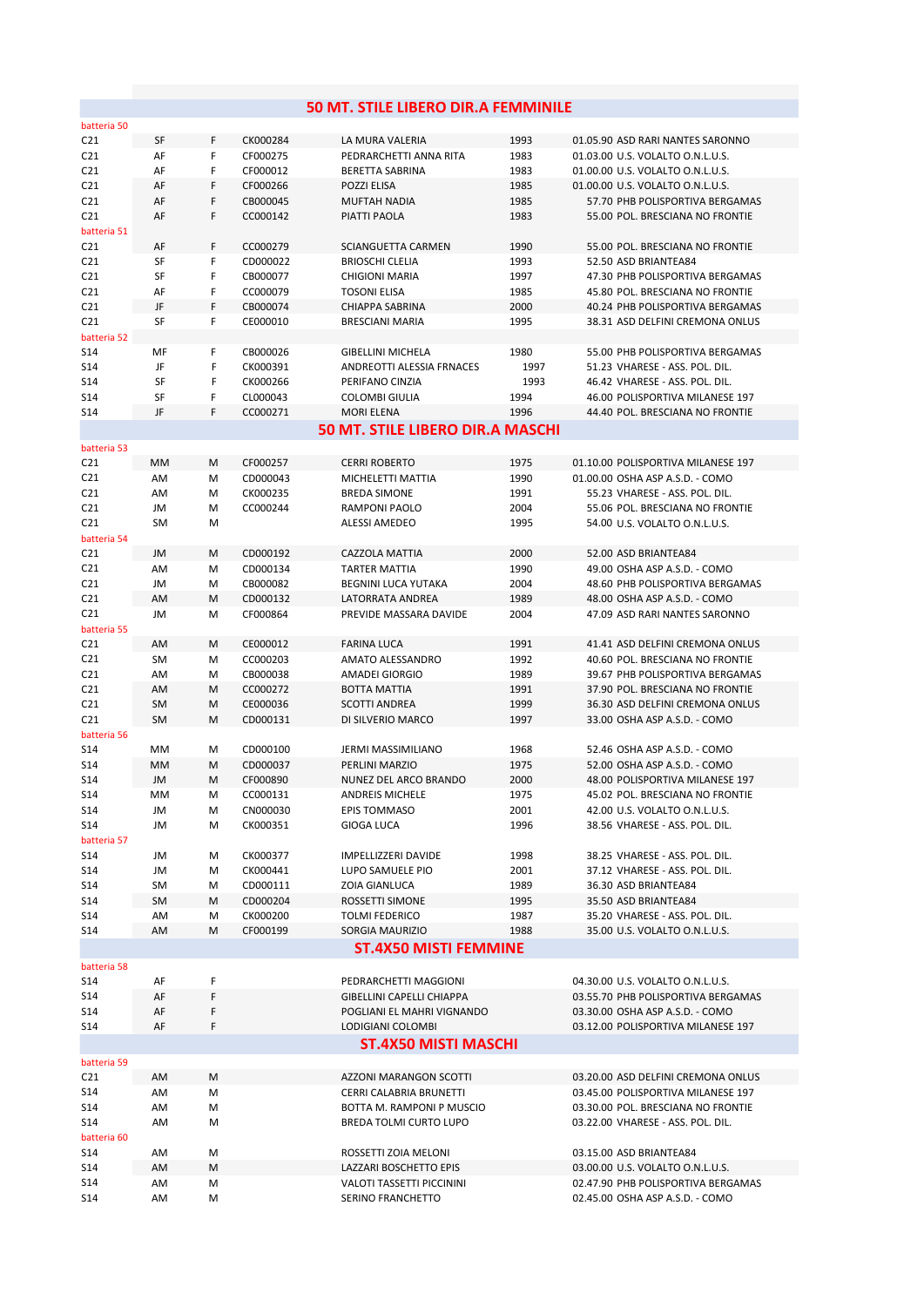|                                      |                                        |   |          | <b>100 MT. FARFALLA DIR.A FEMMINILE</b> |      |                                    |  |  |  |  |  |
|--------------------------------------|----------------------------------------|---|----------|-----------------------------------------|------|------------------------------------|--|--|--|--|--|
| batteria 61                          |                                        |   |          |                                         |      |                                    |  |  |  |  |  |
| C <sub>21</sub>                      | SF                                     | F | CE000010 | <b>BRESCIANI MARIA</b>                  | 1995 | 01.33.95 ASD DELFINI CREMONA ONLUS |  |  |  |  |  |
| S <sub>14</sub>                      | AF                                     | F | CF000526 | DE GASPARI EMILIA                       | 1988 | 01.48.00 POLISPORTIVA MILANESE 197 |  |  |  |  |  |
|                                      | <b>100 MT. FARFALLA DIR.A MASCHILE</b> |   |          |                                         |      |                                    |  |  |  |  |  |
| batteria 62                          |                                        |   |          |                                         |      |                                    |  |  |  |  |  |
| C <sub>21</sub>                      | <b>SM</b>                              | M | CB000039 | PICCININI FRANCESCO                     | 1995 | 01.27.08 PHB POLISPORTIVA BERGAMAS |  |  |  |  |  |
| S <sub>14</sub>                      | <b>SM</b>                              | м | CD000045 | <b>FRANCHETTO GIANLUIGI</b>             | 1994 | 01.15.00 OSHA ASP A.S.D. - COMO    |  |  |  |  |  |
| <b>100 MT. DORSO DIR.A FEMMINILE</b> |                                        |   |          |                                         |      |                                    |  |  |  |  |  |
| batteria 63                          |                                        |   |          |                                         |      |                                    |  |  |  |  |  |
| C <sub>21</sub>                      | AF                                     | F | CF000275 | PEDRARCHETTI ANNA RITA                  | 1983 | 02.30.00 U.S. VOLALTO O.N.L.U.S.   |  |  |  |  |  |
| C <sub>21</sub>                      | AF                                     | F | CF000107 | <b>ORSI FRANCESCA</b>                   | 1989 | 02.06.70 ASD NUOTO CLUB SEREGNO    |  |  |  |  |  |
| C <sub>21</sub>                      | AF                                     | F | CC000079 | <b>TOSONI ELISA</b>                     | 1985 | 01.54.40 POL. BRESCIANA NO FRONTIE |  |  |  |  |  |
| C <sub>21</sub>                      | AF                                     | F | CD000058 | <b>VIGNANDO DALILA</b>                  | 1990 | 01.50.00 OSHA ASP A.S.D. - COMO    |  |  |  |  |  |
| C <sub>21</sub>                      | JF                                     | F | CB000074 | CHIAPPA SABRINA                         | 2000 | 01.49.21 PHB POLISPORTIVA BERGAMAS |  |  |  |  |  |
| <b>S14</b>                           | AF                                     | F | CD000060 | POGLIANI CAMILLA                        | 1988 | 01.57.30 OSHA ASP A.S.D. - COMO    |  |  |  |  |  |
|                                      |                                        |   |          | <b>100 MT. DORSO DIR.A MASCHILE</b>     |      |                                    |  |  |  |  |  |
| batteria 64                          |                                        |   |          |                                         |      |                                    |  |  |  |  |  |
| S14                                  | JM                                     | M | CE000079 | <b>BOSELLI SAMUELE</b>                  | 2000 | 02.25.00 ASD DELFINI CREMONA ONLUS |  |  |  |  |  |
| C <sub>21</sub>                      | <b>SM</b>                              | м | CE000041 | <b>GRANELLI ALBERTO</b>                 | 1999 | 02.28.00 ASD DELFINI CREMONA ONLUS |  |  |  |  |  |
| C <sub>21</sub>                      | <b>JM</b>                              | M | CD000192 | CAZZOLA MATTIA                          | 2000 | 02.25.00 ASD BRIANTEA84            |  |  |  |  |  |
| C <sub>21</sub>                      | JM                                     | M | CE000042 | <b>AZZONI LUCA</b>                      | 2003 | 02.15.00 ASD DELFINI CREMONA ONLUS |  |  |  |  |  |
| C <sub>21</sub>                      | <b>SM</b>                              | м |          | <b>ALESSI AMEDEO</b>                    | 1995 | 02.10.00 U.S. VOLALTO O.N.L.U.S.   |  |  |  |  |  |
| batteria 65                          |                                        |   |          |                                         |      |                                    |  |  |  |  |  |
| C <sub>21</sub>                      | MМ                                     | M | CF000492 | <b>LAZZARI TIZIANO</b>                  | 1980 | 01.50.00 U.S. VOLALTO O.N.L.U.S.   |  |  |  |  |  |
| C <sub>21</sub>                      | <b>SM</b>                              | M | CB000036 | <b>TASSETTI ANDREA</b>                  | 1994 | 01.47.27 PHB POLISPORTIVA BERGAMAS |  |  |  |  |  |
|                                      | <b>SM</b>                              | M | CD000186 | LUNARDELLI ANDREA                       | 1999 | 01.38.00 OSHA ASP A.S.D. - COMO    |  |  |  |  |  |
| C <sub>21</sub>                      | <b>SM</b>                              | M | CK000281 | DE LUCA LUIGI                           | 1994 | 01.35.45 ASD RARI NANTES SARONNO   |  |  |  |  |  |
| C <sub>21</sub>                      | <b>SM</b>                              | м | CE000036 | <b>SCOTTI ANDREA</b>                    | 1999 | 01.28.00 ASD DELFINI CREMONA ONLUS |  |  |  |  |  |
|                                      |                                        |   |          |                                         |      |                                    |  |  |  |  |  |

## **100 MT. RANA DIR.A FEMMINILE**

| <b>100 MT. RANA DIR.A MASCHILE</b> |    |  |          |                  |      |                                    |  |  |  |
|------------------------------------|----|--|----------|------------------|------|------------------------------------|--|--|--|
| S <sub>14</sub>                    | SF |  | CL000043 | COLOMBI GIULIA   | 1994 | 01.55.00 POLISPORTIVA MILANESE 197 |  |  |  |
| C <sub>21</sub>                    | AF |  | CB000014 | CAPELLI FEDERICA | 1989 | 02.07.10 PHB POLISPORTIVA BERGAMAS |  |  |  |
| batteria 66                        |    |  |          |                  |      |                                    |  |  |  |

|                 | <b>100 MT. RANA DIR.A MASCHILE</b> |   |          |                           |      |                                    |  |  |  |  |  |
|-----------------|------------------------------------|---|----------|---------------------------|------|------------------------------------|--|--|--|--|--|
| batteria 67     |                                    |   |          |                           |      |                                    |  |  |  |  |  |
| C <sub>21</sub> | MМ                                 | м | CF000147 | PARIGI MATTEO             | 1981 | 02.12.00 U.S. VOLALTO O.N.L.U.S.   |  |  |  |  |  |
| C <sub>21</sub> | AM                                 | M | CF000672 | BELLINVIA ALESSANDRO GIUS | 1983 | 02.05.00 U.S. VOLALTO O.N.L.U.S.   |  |  |  |  |  |
| S14             | <b>MM</b>                          | M | CB000037 | <b>TERZI FRANCESCO</b>    | 1976 | 02.01.30 PHB POLISPORTIVA BERGAMAS |  |  |  |  |  |
| S <sub>14</sub> | JM                                 | м | CN000030 | <b>EPIS TOMMASO</b>       | 2001 | 01.52.00 U.S. VOLALTO O.N.L.U.S.   |  |  |  |  |  |
| S <sub>14</sub> | SM                                 | м | CM000054 | <b>BOSCHETTO ANDREA</b>   | 1993 | 01.45.00 U.S. VOLALTO O.N.L.U.S.   |  |  |  |  |  |

## **100 MT. STILE LIBERO DIR.A FEMMINILE**

| batteria 68     |           |   |          |                           |      |                                    |
|-----------------|-----------|---|----------|---------------------------|------|------------------------------------|
| C <sub>21</sub> | AF        | F | CF000266 | <b>POZZI ELISA</b>        | 1985 | 02.15.00 U.S. VOLALTO O.N.L.U.S.   |
| C <sub>21</sub> | <b>SF</b> | F | CN000008 | <b>MAGGIONI BENEDETTA</b> | 1994 | 02.07.00 U.S. VOLALTO O.N.L.U.S.   |
| C <sub>21</sub> | AF        | F | CB000045 | <b>MUFTAH NADIA</b>       | 1985 | 02.03.40 PHB POLISPORTIVA BERGAMAS |
| C <sub>21</sub> | <b>SF</b> | F | CD000022 | <b>BRIOSCHI CLELIA</b>    | 1993 | 02.01.80 ASD BRIANTEA84            |
| C <sub>21</sub> | <b>SF</b> | F | CB000077 | <b>CHIGIONI MARIA</b>     | 1997 | 01.58.60 PHB POLISPORTIVA BERGAMAS |
| C <sub>21</sub> | <b>SF</b> | F | CD000098 | DE DOMINICIS SABRINA      | 1992 | 01.55.00 OSHA ASP A.S.D. - COMO    |
| batteria 69     |           |   |          |                           |      |                                    |
| S <sub>14</sub> | JF        | F | CD000209 | EL MAHRI AMAL             | 1999 | 02.10.00 OSHA ASP A.S.D. - COMO    |
| S <sub>14</sub> | AF        | F | CF000495 | LODIGIANI CLARA           | 1987 | 02.10.00 POLISPORTIVA MILANESE 197 |
| S <sub>14</sub> | AF        | F | CD000026 | COLOMBO SERENA            | 1986 | 02.00.00 OSHA ASP A.S.D. - COMO    |
| S <sub>14</sub> | MF        | F | CB000026 | <b>GIBELLINI MICHELA</b>  | 1980 | 01 49 41 PHR POLISPORTIVA RERGAMAS |
| S <sub>14</sub> | <b>SF</b> | F | CK000266 | PERIFANO CINZIA           | 1993 | 01.48.12 VHARESE - ASS. POL. DIL.  |
| batteria 70     |           |   |          |                           |      |                                    |
| S <sub>14</sub> | EF        | F | CF000889 | SICILIANO LORENA          | 2002 | 01.45.00 POLISPORTIVA MILANESE 197 |
| S <sub>14</sub> | JF        | F | CC000271 | <b>MORI ELENA</b>         | 1996 | 01.43.60 POL. BRESCIANA NO FRONTIE |
| S <sub>14</sub> | JF        | F | CD000222 | <b>MINGIONE MARIAENZA</b> | 1996 | 01.39.00 OSHA ASP A.S.D. - COMO    |
| S <sub>14</sub> | AF        | F | CD000060 | POGLIANI CAMILLA          | 1988 | 01.37.00 OSHA ASP A.S.D. - COMO    |
| S14             | JF        | F | CF000886 | <b>CASTOLDI ARIANNA</b>   | 2000 | 01.30.00 POLISPORTIVA MILANESE 197 |
|                 |           |   |          |                           |      |                                    |